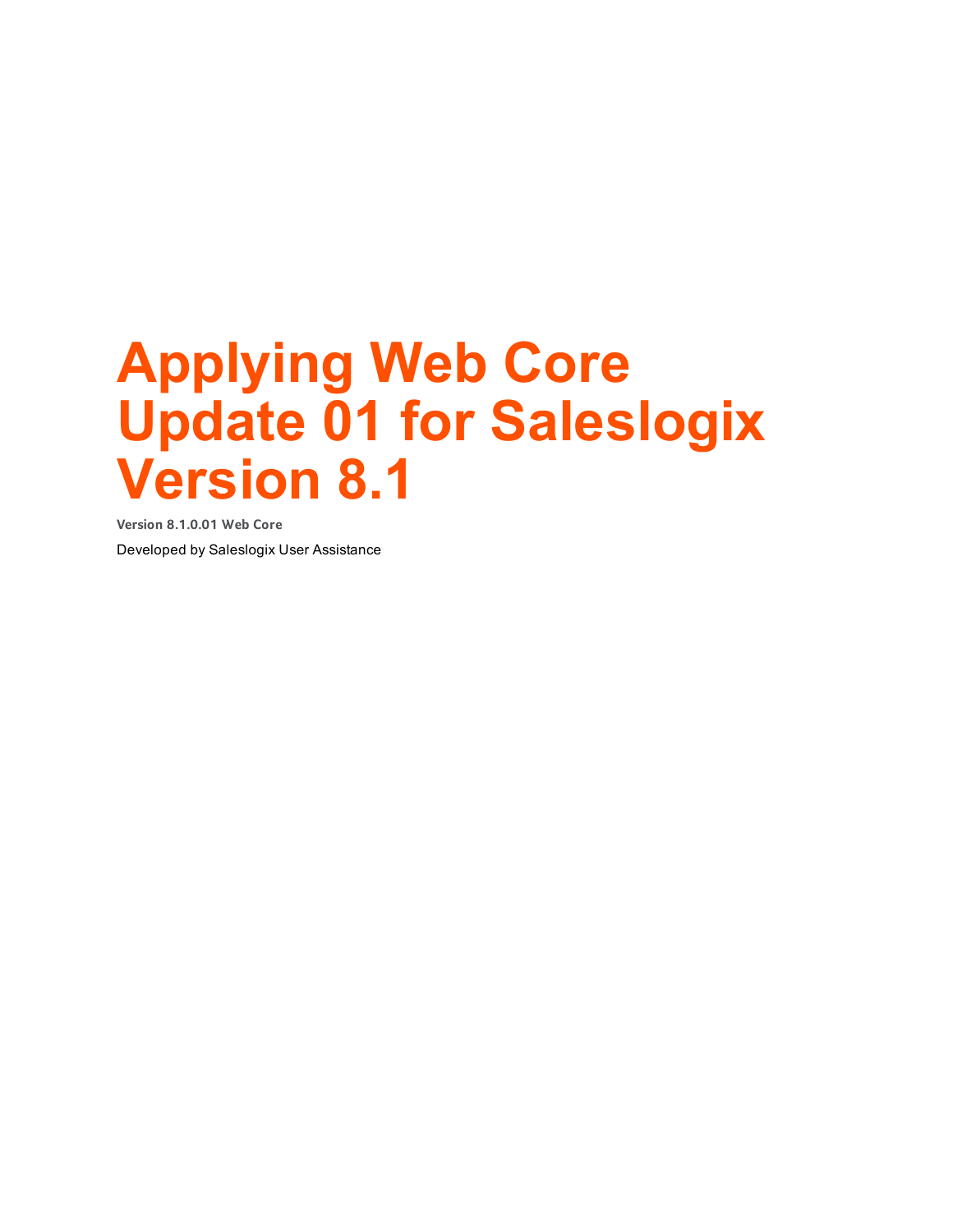| Documentation<br>Comments | This documentation was developed by Saleslogix User Assistance. For content revisions,<br>questions, or comments, contact the Saleslogix writers at saleslogix techpubs@swiftpage.com.                                                                                                                                                                                                                                                                                                                                                                                                                                                                                                                                                                           |
|---------------------------|------------------------------------------------------------------------------------------------------------------------------------------------------------------------------------------------------------------------------------------------------------------------------------------------------------------------------------------------------------------------------------------------------------------------------------------------------------------------------------------------------------------------------------------------------------------------------------------------------------------------------------------------------------------------------------------------------------------------------------------------------------------|
| Copyright                 | Copyright © 1997-2014, SalesLogix N.A, LLC. All rights reserved                                                                                                                                                                                                                                                                                                                                                                                                                                                                                                                                                                                                                                                                                                  |
|                           | This product and related documentation are protected by copyright and are distributed under<br>licenses restricting their use, copying, distribution, and decompilation. No part of this product or<br>related documentation may be reproduced in any form by any means without prior written<br>authorization of Swiftpage and its licensors, if any.                                                                                                                                                                                                                                                                                                                                                                                                           |
| <b>Address</b>            | Saleslogix<br>8800 North Gainey Center Drive, Suite 200<br>Scottsdale, AZ 85258<br><b>USA</b>                                                                                                                                                                                                                                                                                                                                                                                                                                                                                                                                                                                                                                                                    |
| Version                   | Version 8.1.0.01 Web Core<br>2014                                                                                                                                                                                                                                                                                                                                                                                                                                                                                                                                                                                                                                                                                                                                |
| <b>Trademarks</b>         | Swiftpage, SalesLogix, and the Swiftpage product and service names mentioned herein are<br>registered trademarks or trademarks of Swiftpage ACT! LLC, or its affiliated entities. All other<br>trademarks are property of their respective owners.                                                                                                                                                                                                                                                                                                                                                                                                                                                                                                               |
| <b>Disclaimer</b>         | Saleslogix has thoroughly reviewed this manual. All statements, technical information, and<br>recommendations in this manual and in any guides or related documents are believed reliable, but<br>the accuracy and completeness thereof are not guaranteed or warranted, and they are not<br>intended to be, nor should they be understood to be, representations or warranties concerning the<br>products described. Saleslogix assumes no responsibility or liability for errors or inaccuracies with<br>respect to this publication or usage of information. Further, Saleslogix reserves the right to make<br>changes to the information described in this manual at any time without notice and without<br>obligation to notify any person of such changes. |
| <b>Technical Support</b>  | Technical Support is available to Saleslogix customers with support contracts directly from Sage<br>Software or Swiftpage, and to Certified Business Partners. Calls are answered during business<br>hours, Monday through Friday, excluding holidays. Current contact information is available on the<br>web at: http://www.saleslogix.com                                                                                                                                                                                                                                                                                                                                                                                                                      |
|                           | Partners with a valid technical support contract and a Web access code can request technical<br>support electronically on the Partner Support Portal Web site:<br>http://www.slxinternal.sagesalesLogixcloud.com/partners.                                                                                                                                                                                                                                                                                                                                                                                                                                                                                                                                       |
|                           | Customers with a valid technical support contract and a Web access code can request technical<br>support electronically on the Customer Support Portal Web site:<br>http://www.slxinternal.sagesalesLogixcloud.com/customers.                                                                                                                                                                                                                                                                                                                                                                                                                                                                                                                                    |
|                           | Revisions to this book are available through both Portal Web sites. Check regularly for current<br>Saleslogix product documentation.                                                                                                                                                                                                                                                                                                                                                                                                                                                                                                                                                                                                                             |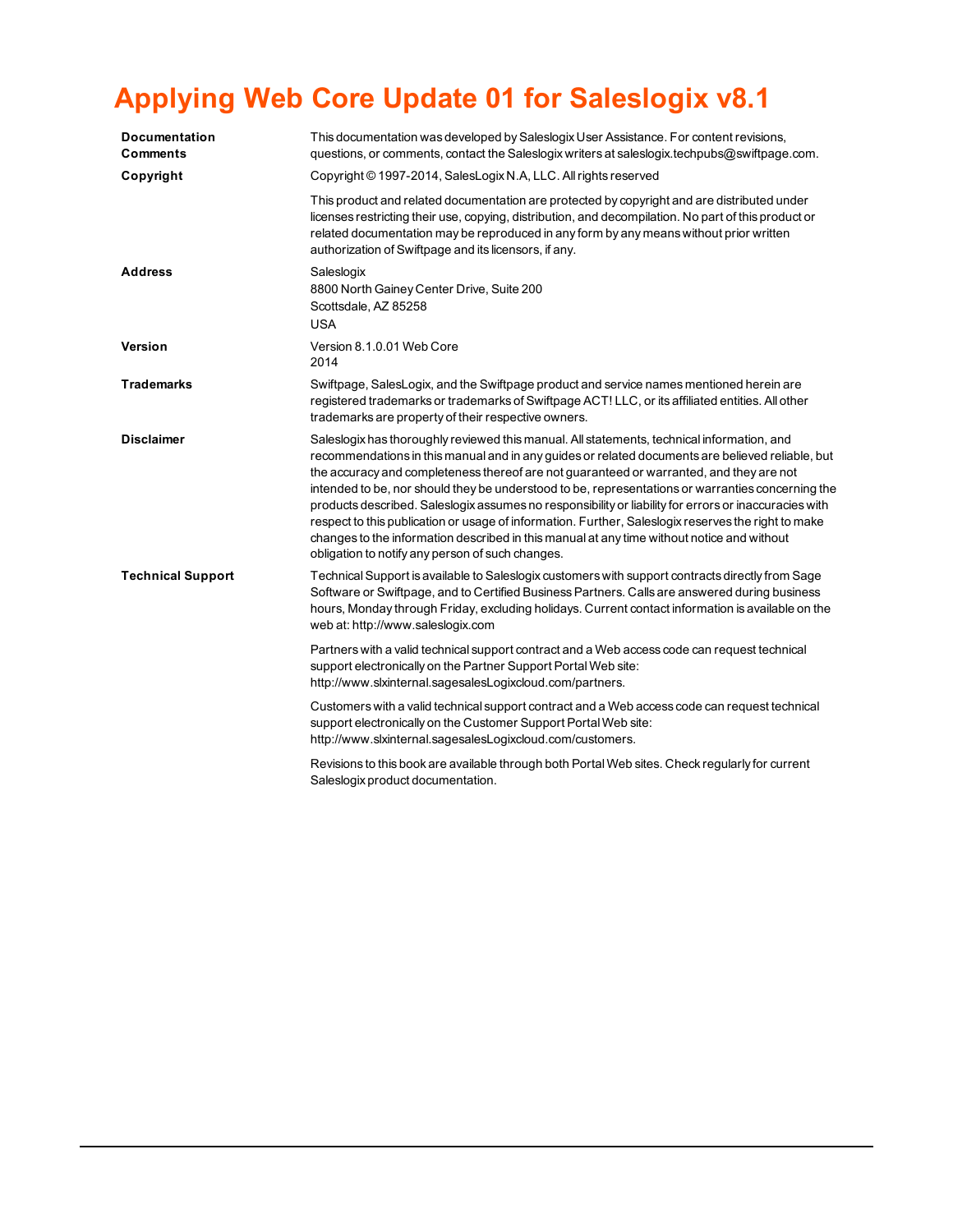This document describes Web Core Update 01 for Saleslogix version 8.1.

#### **Prerequisites**

The following Saleslogix software must be installed before installing this update:

- $\bullet$  Saleslogix version 8.1.
- Microsoft .NET Framework v4.5.1 must be installed on the Web Host server in order to support Internet Explorer 10. This version of .Net Framework will run concurrently with versions 3.5 and earlier, but will replace .Net Framework versions 4.0 and 4.5.1. Microsoft .Net Framework 4.5.1 can be downloaded from the Microsoft site: http://www.microsoft.com/en[us/download/details.aspx?id=41641](http://www.microsoft.com/en-us/download/details.aspx?id=30653)



This link was valid at the time this document was distributed, however the location may have changed. If this link is no longer valid, search the http://www.microsoft.com site for ".Net Framework 4.5.1" for the correct location.



Do not install Web Core Update 01 for Saleslogix 8.1 on any other Saleslogix version.

### **Issues Fixed in This Update**

Web Core Update 01 for Saleslogix version 8.1 addresses the following issues:

All defect descriptions apply to the Saleslogix Web Client unless the defect description specifically states otherwise.

| <b>Defect</b> | <b>Description</b>                                                                                                                                   |
|---------------|------------------------------------------------------------------------------------------------------------------------------------------------------|
| 12091151      | Under certain circumstances, the Contact Detail view causes query processor<br>errors.                                                               |
| 13091760      | The Query Builder View SQL does not display the SQL statements correctly.                                                                            |
| 13092874      | In a localized environment, if there are leads that include extended characters,<br>there are corrupted strings on the Import Lead Preview view      |
| 13093159      | When editing a group in the Query Builder Assign Condition dialog box, the<br>Date/Time value does not display.                                      |
| 13093164      | In the Query Builder Assign Condition dialog box, the Date/Time picker is not<br>updated if the date and time were selected using the Browse button. |
| 13093165      | In the Query Builder Assign Condition dialog box, the Browse button on the<br>Assign Condition tab should be disabled when the Operator is "within"  |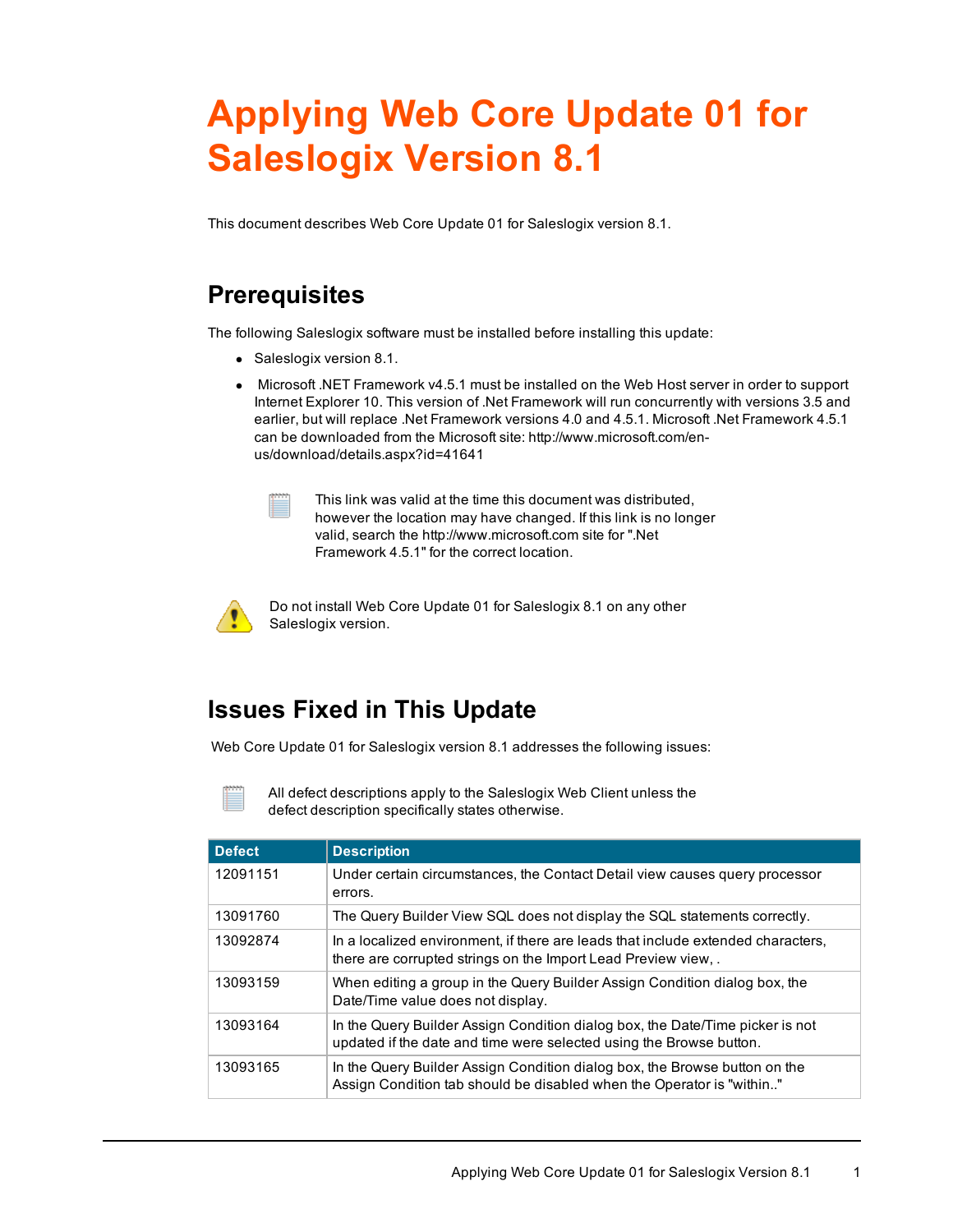| <b>Defect</b> | <b>Description</b>                                                                                                                                                                                |
|---------------|---------------------------------------------------------------------------------------------------------------------------------------------------------------------------------------------------|
| 13093166      | In the Query Builder Assign Condition dialog box, the Date/Time Picker should<br>be disabled when you select the "does/does not contain data" operator.                                           |
| 13093167      | When using a Chrome browser, the Responses and Opportunities panes in<br>Campaign Budget/Results tab do not display correctly.                                                                    |
| 13093607      | In the Literature Request Management list view, the Send Date differs from the<br>Send Date in the detail view.                                                                                   |
| 13093819      | The Sales Order Snapshot Grand Total field does not reflect the adjusted price<br>when a discount is applied.                                                                                     |
| 13093904      | In a localized environment, in the Activities list view, the Participant Count<br>column is not localized.                                                                                        |
| 13093905      | In a localized environment, on the Schedule/Edit and Activity views, the<br>Participants tab and lookups are not localized.                                                                       |
| 13093907      | In a localized environment, on the Contact Detail view, the Sync History tab<br>columns are not localized.                                                                                        |
| 13094025      | When editing an activity from the Calendar, if the Timeless option is changed,<br>then the activity appears on both the Calendar and the Timeless Activities list<br>until the page is refreshed. |
| 13094187      | On the Sales Order Detail view, the Grand Total does not update after editing a<br>product quantity.                                                                                              |
| 13094264      | In a localized environment, several items in the Reports main view are not<br>localized.                                                                                                          |
| 13094370      | In the Reports view History tab, if you try to sort by the Report column an<br>"internal server error (500)" displays.                                                                            |
| 13094375      | On the Lookup Results tab, when switching entities, the filters do not update for<br>the new entity.                                                                                              |
| 13094416      | In a localized environment, when editing a Contact group on the Query Builder<br>Layout tab, the Work Phone and Acct Manager fields are not aligned correctly.                                    |
| 13094437      | In a localized environment, in the Schedule/Edit an Activity Participants tab, the<br>Search button is not localized.                                                                             |
| 13094439      | In a localized environment, in the Schedule/Edit an Activity Participants tab, the<br>titles of the Lookup Contact and Lookup Lead views are not localized.                                       |
| 13094440      | In a localized environment there are untranslated strings in the activity Quick<br>Complete dialog box.                                                                                           |
| 14094575      | The Literature Request List view Date Req. column is bound to the wrong field.                                                                                                                    |
| 14094622      | When the browser is set to German De-de, an error displays when trying to set<br>up the Saleslogix Feed for integrations.                                                                         |
| 14094627      | Every page request makes several requests for the complete ADHOCGROUP<br>table.                                                                                                                   |
| 14094655      | In a localized environment, the Query Builder condition is localized, but Eval<br>data is not. This results in no records found.                                                                  |
| 14094673      | In a localized environment, when running a territory realignment report there<br>are untranslated characters in the Enter Values dialog box.                                                      |
| 14094677      | In a French localized environment, in the Application Architect Core Portals<br>deployment Precompiler, the Compile Options button is truncated.                                                  |
| 14094680      | In a French localized environment, in the Application Architect there are<br>overlapping fields in the Custom Modules Add file view.                                                              |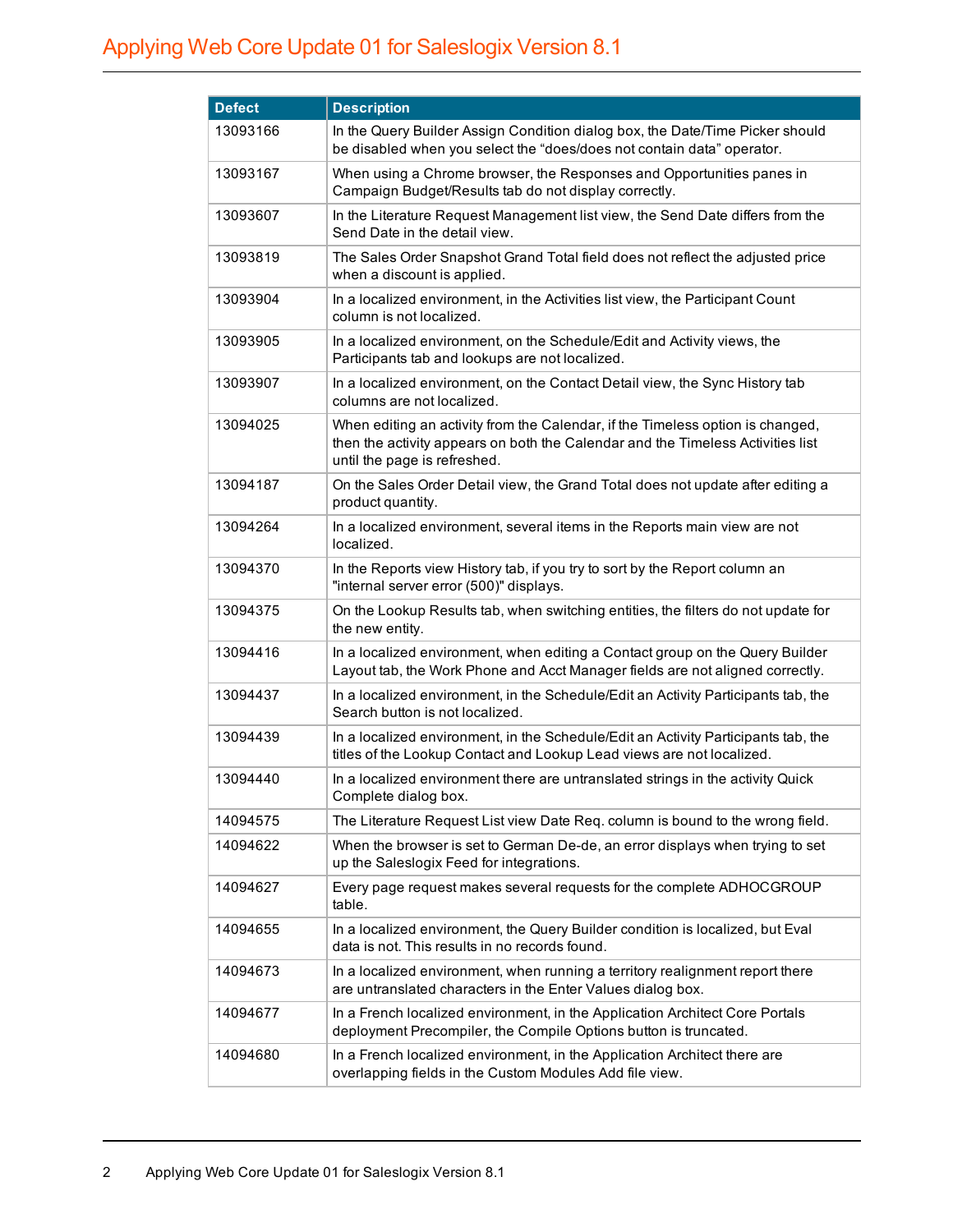| <b>Defect</b> | <b>Description</b>                                                                                                                    |
|---------------|---------------------------------------------------------------------------------------------------------------------------------------|
| 14094715      | Activity members are not showing up on the History Details All Participants tab.                                                      |
| 14094739      | Completed instances of a recurring activity that was created more than a day<br>earlier are not synced to Outlook.                    |
| 14094741      | Invalid Schedule message appears when creating a new scheduled job with no<br>end time and hour or minute as the time period options. |
| 14094758      | When completing an activity the modify date on the history record is the same<br>date as the modify date that was on the activity.    |

This update addresses the following Accounting Integration issues:

| Defect   | Description                                                                                      |
|----------|--------------------------------------------------------------------------------------------------|
| 14094662 | Account and contact email and phone records are not being inserted from X3<br>during sync cycle. |

### **File Information**

This update may include . pdb files which are not listed in the following table. These files are included to provide additional logging information for troubleshooting purposes.

| <b>File Name</b>                   | <b>File Contents</b>                           | <b>File</b><br><b>Version</b> |
|------------------------------------|------------------------------------------------|-------------------------------|
| SLX_810_Web_Core_<br>Update_01.zip | SLX_810_Web_Core_Update_01.exe                 |                               |
|                                    | Saleslogix v8.1.0 Web Core Update 01.sxb       |                               |
| SLX_810_Web_Core_<br>Update_01.exe | Sage.Platform.Application.UI.WinForms.dll      | 8.1.0.1152                    |
|                                    | Sage.Platform.Deployment.AdminModule.dll       | 8.1.0.1152                    |
|                                    | Sage.Platform.dll                              | 8.1.0.1152                    |
|                                    | Sage.Platform.FileSystem.UI.WinForms.dll       | 8.1.0.1152                    |
|                                    | Sage.Platform.Orm.CodeGen.dll                  | 8.1.0.1152                    |
|                                    | Sage.Platform.Projects.AdminModule.dll         | 8.1.0.1152                    |
|                                    | Sage.Platform.QuickForms.Designer.dll          | 8.1.0.1152                    |
|                                    | Sage.Platform.QuickForms.WebFormGen.dll        | 8.1.0.1152                    |
|                                    | Sage.Platform.WebPortal.Design.AdminModule.dll | 8.1.0.1152                    |
|                                    | Sage.Platform.WebPortal.Design.dll             | 8.1.0.1152                    |
|                                    | Sage.Platform.WebPortal.dll                    | 8.1.0.1152                    |
|                                    | Sage.Saleslogix.Activity.dll                   | 8.1.0.1152                    |
|                                    | Sage.Saleslogix.AdminModule.dll                | 8.1.0.1152                    |
|                                    | Sage.Saleslogix.BusinessRules.dll              | 8.1.0.1152                    |
|                                    | Sage.Saleslogix.Deployment.dll                 | 8.1.0.1152                    |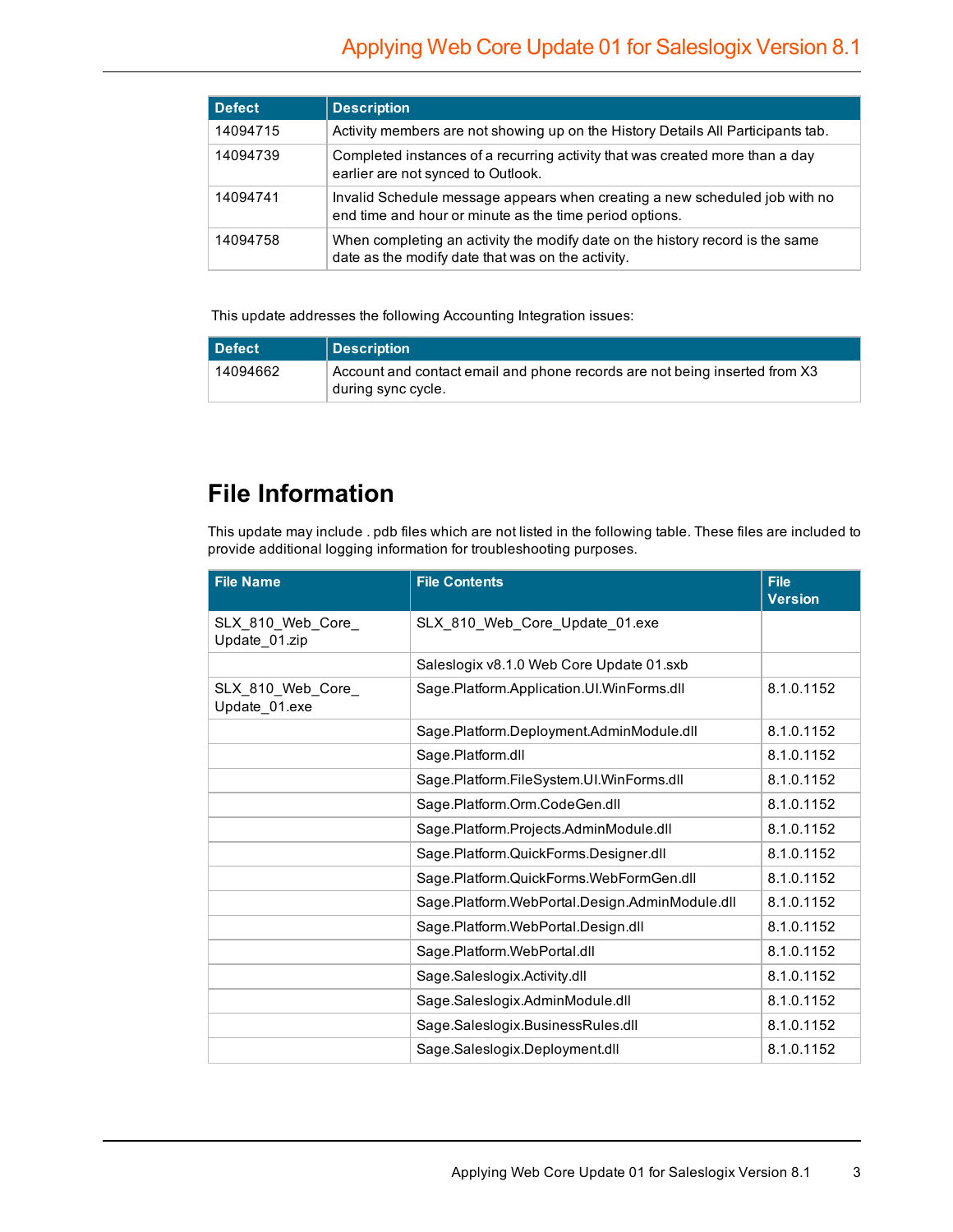| <b>File Name</b>                         | <b>File Contents</b>                             | <b>File</b><br><b>Version</b> |
|------------------------------------------|--------------------------------------------------|-------------------------------|
|                                          | Sage.Saleslogix.HighLevelTypes.dll               | 8.1.0.1152                    |
|                                          | Sage.Saleslogix.IntegrationContract.dll          | 8.1.0.1152                    |
|                                          | Sage.Saleslogix.IntegrationContract.Matching.dll | 8.1.0.1152                    |
|                                          | Sage.Saleslogix.QuickForms.QFControls.dll        | 8.1.0.1152                    |
|                                          | Sage.Saleslogix.Security.dll                     | 8.1.0.1152                    |
|                                          | Sage.Saleslogix.Web.AdminModule.dll              | 8.1.0.1152                    |
|                                          | Sage.Saleslogix.Web.Controls.dll                 | 8.1.0.1152                    |
|                                          | Sage.Saleslogix.Web.dll                          | 8.1.0.1152                    |
|                                          | SLX v8.1.0 VFS Web Core Update 01.zip            |                               |
| SLX v8.1.0 VFS Web Core<br>Update 01.zip | ActivityCalendar.js                              |                               |
|                                          | ActivityEditor.js                                |                               |
|                                          | ActivityEditorAttendeesTab.js                    |                               |
|                                          | ActivityListPanelConfig.js                       |                               |
|                                          | BaseReportScheduleEditor.js                      |                               |
|                                          | BooleanParameterEditor.js                        |                               |
|                                          | browseField.js                                   |                               |
|                                          | calcFields.js                                    |                               |
|                                          | CommonTasksTasklet.js                            |                               |
|                                          | ContactLookupConfig.js                           |                               |
|                                          | ContactSearchForDuplicates.js                    |                               |
|                                          | CrystalReportConditionEditor.js                  |                               |
|                                          | CrystalReportConditionsDialog.js                 |                               |
|                                          | CrystalReportsFormatter.js                       |                               |
|                                          | CrystalReportsUtility.js                         |                               |
|                                          | CrystalReportWizardController.js                 |                               |
|                                          | DateParameterEditor.js                           |                               |
|                                          | DateRangeParameterEditor.js                      |                               |
|                                          | DragDropWatcher.js                               |                               |
|                                          | ExecutionsListPanelConfig.js                     |                               |
|                                          | ExportOptionsDialog.js                           |                               |
|                                          | FileHandler.js                                   |                               |
|                                          | FilterPanel.js                                   |                               |
|                                          | HistoryDetailSummary.js                          |                               |
|                                          | HistoryEditorAttendeesTab.js                     |                               |
|                                          | HistoryListPanelConfig.js                        |                               |
|                                          | ImportLeadsWizard.js                             |                               |
|                                          | JobNotificationPopup.js                          |                               |
|                                          | Jobs.js                                          |                               |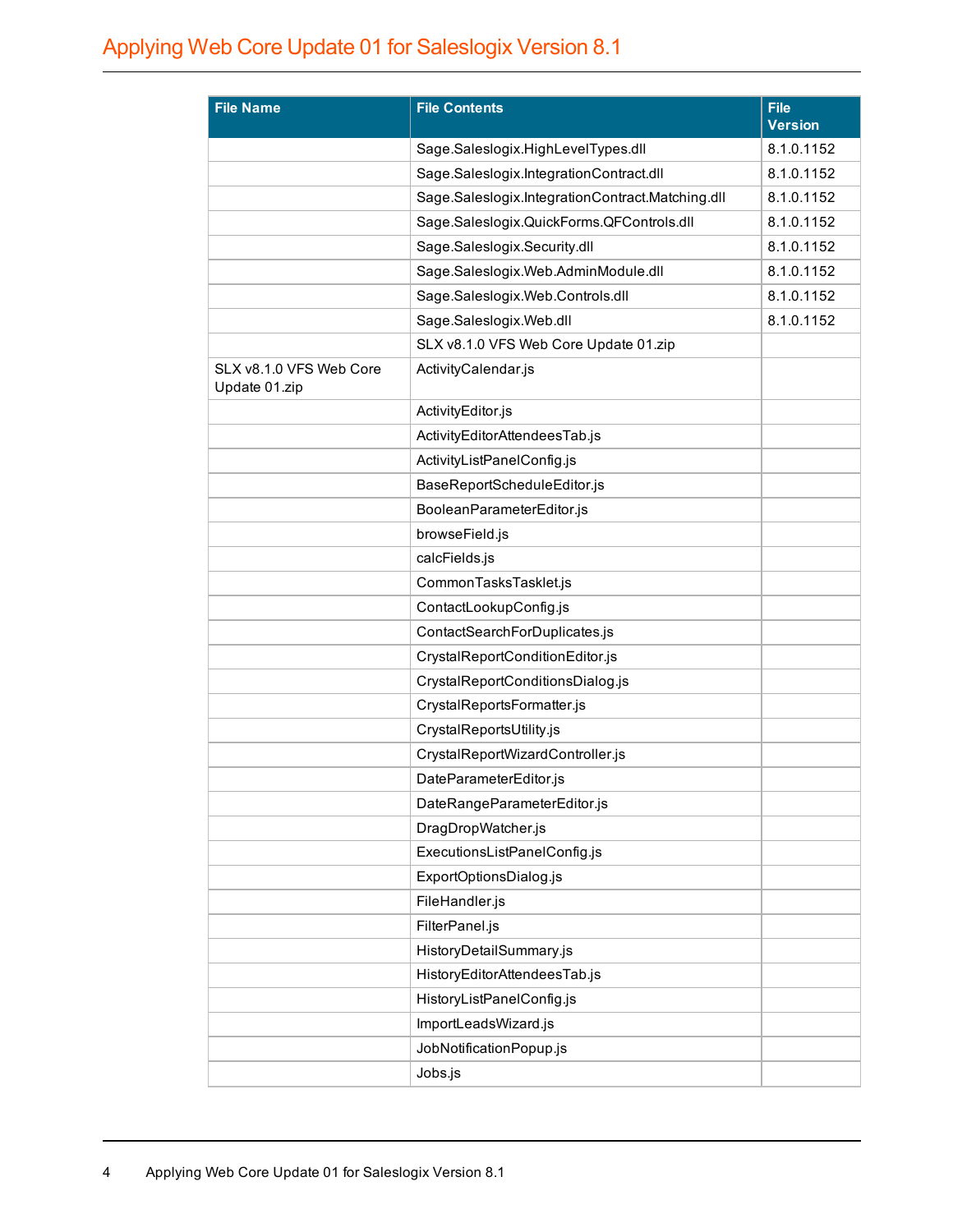| <b>File Name</b> | <b>File Contents</b>                         | <b>File</b><br><b>Version</b> |
|------------------|----------------------------------------------|-------------------------------|
|                  | JobSchedulingWidget.js                       |                               |
|                  | JobService.js                                |                               |
|                  | LeadLookupConfig.js                          |                               |
|                  | LeadTasksTasklet.js                          |                               |
|                  | LiteratureManagementTasks.js                 |                               |
|                  | manifest.xml                                 |                               |
|                  | MatchingOptionsConfig.js                     |                               |
|                  | Mono.TextTemplating.dll                      | 4.1.11.0                      |
|                  | MultiselectNumberParameterEditor.js          |                               |
|                  | MultiselectStringParameterEditor.js          |                               |
|                  | NumberParameterEditor.js                     |                               |
|                  | OpportunityStatistics.js                     |                               |
|                  | QBAddCondition.js                            |                               |
|                  | QueryBuilderMain.js                          |                               |
|                  | QuickCompleteEditor.js                       |                               |
|                  | ReportDetailSummary.js                       |                               |
|                  | ReportingService.js                          |                               |
|                  | ReportManagerActions.js                      |                               |
|                  | ReportManagerGroupContextService.js          |                               |
|                  | ReportManagerTasksTasklet.js                 |                               |
|                  | ReportsListPanelConfig.js                    |                               |
|                  | ReportWizardController.js                    |                               |
|                  | RunJobDialog.js                              |                               |
|                  | Sage.Common.Syndication.dll                  | 1.0.5.250                     |
|                  | Sage.js                                      |                               |
|                  | Sage.js.uncompressed.js                      |                               |
|                  | Sage.Platform.dll                            | 8.1.0.1152                    |
|                  | Sage.Platform.Orm.CodeGen.dll                | 8.1.0.1152                    |
|                  | Sage.Platform.QuickForms.WebFormGen.dll      | 8.1.0.1152                    |
|                  | Sage.Platform.WebPortal.Design.dll           | 8.1.0.1152                    |
|                  | Sage.Platform.WebPortal.dll                  | 8.1.0.1152                    |
|                  | Sage.SalesLogix.Activity.dll                 | 8.1.0.1152                    |
|                  | Sage.SalesLogix.BusinessRules.dll            | 8.1.0.1152                    |
|                  | Sage.Saleslogix.Client.GroupBuilder.dll      | 8.1.0.1152                    |
|                  | Sage.SalesLogix.Client.MailMerge.dll         | 8.1.0.1152                    |
|                  | Sage.Saleslogix.GlobalCrmContractAdapter.dll | 8.1.0.1152                    |
|                  | Sage.SalesLogix.HighLevelTypes.dll           | 8.1.0.1152                    |
|                  | Sage.SalesLogix.IntegrationContract.dll      | 8.1.0.1152                    |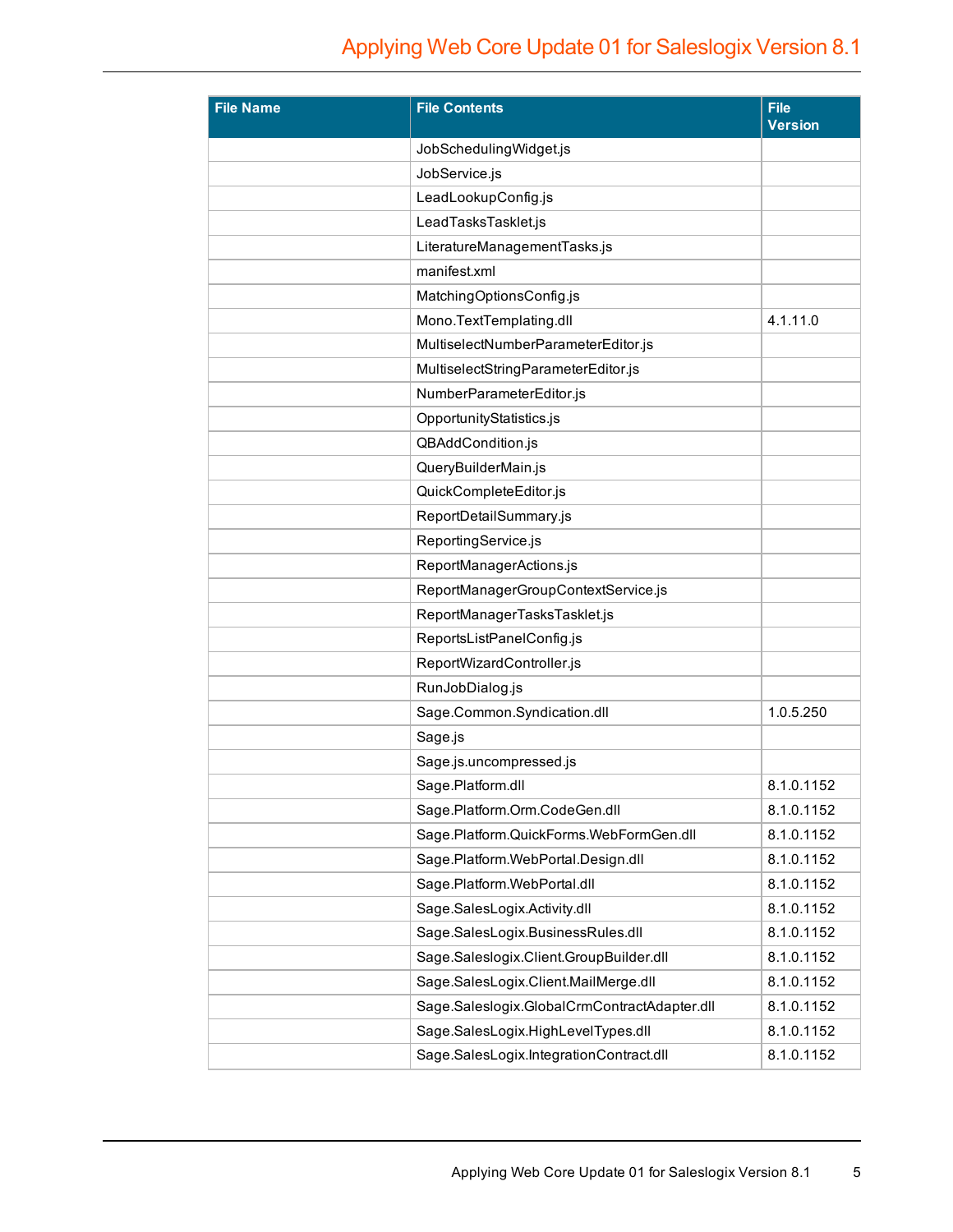| <b>File Name</b> | <b>File Contents</b>                             | <b>File</b><br><b>Version</b> |
|------------------|--------------------------------------------------|-------------------------------|
|                  | Sage.SalesLogix.IntegrationContract.Matching.dll | 8.1.0.1152                    |
|                  | Sage.SalesLogix.MailMerge.Server.dll             | 8.1.0.1152                    |
|                  | Sage.SalesLogix.QuickForms.QFControls.dll        | 8.1.0.1152                    |
|                  | Sage.SalesLogix.Security.dll                     | 8.1.0.1152                    |
|                  | Sage.SalesLogix.Services.Import.dll              | 8.1.0.1152                    |
|                  | Sage.SalesLogix.SystemAdapter.dll                | 8.1.0.1152                    |
|                  | Sage.SalesLogix.Web.Controls.dll                 | 8.1.0.1152                    |
|                  | Sage.SalesLogix.Web.dll                          | 8.1.0.1152                    |
|                  | Sage_de.js                                       |                               |
|                  | Sage_de-at.js                                    |                               |
|                  | Sage_de-ch.js                                    |                               |
|                  | Sage de-li.js                                    |                               |
|                  | Sage_en.js                                       |                               |
|                  | Sage_en-au.js                                    |                               |
|                  | Sage_en-bz.js                                    |                               |
|                  | Sage_en_ca.js                                    |                               |
|                  | Sage_en-gb.js                                    |                               |
|                  | Sage_en-jm.js                                    |                               |
|                  | Sage_en-nz.js                                    |                               |
|                  | Sage_en-tt.js                                    |                               |
|                  | Sage_en-us.js                                    |                               |
|                  | Sage_en-za.js                                    |                               |
|                  | Sage_fr.js                                       |                               |
|                  | Sage_fr-be.js                                    |                               |
|                  | Sage_fr-ca.js                                    |                               |
|                  | Sage_fr-ch.js                                    |                               |
|                  | Sage_fr-lu.js                                    |                               |
|                  | Sage_it.js                                       |                               |
|                  | Sage_it-ch.js                                    |                               |
|                  | Sage_ru.js                                       |                               |
|                  | Sage-Combined.js                                 |                               |
|                  | SalesOrderRTDV.js                                |                               |
|                  | SalesQuoteRTDV.js                                |                               |
|                  | ScheduleDetailSummary.js                         |                               |
|                  | ScheduleListPanelConfig.js                       |                               |
|                  | SIxLink.js                                       |                               |
|                  | SpeedSearchLookup.js                             |                               |
|                  | StringParameterEditor.js                         |                               |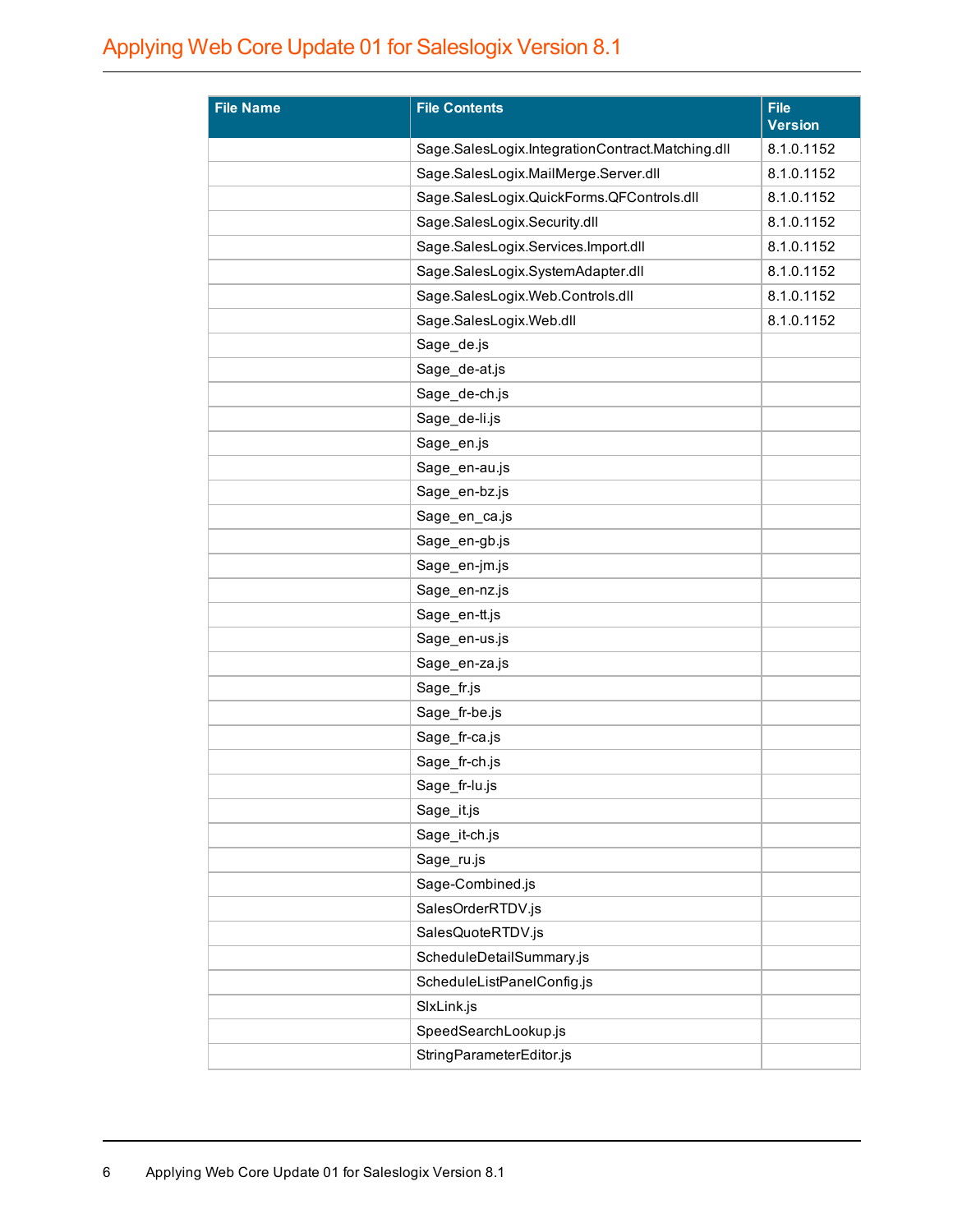| <b>File Name</b>                            | <b>File Contents</b>                        | <b>File</b><br><b>Version</b> |
|---------------------------------------------|---------------------------------------------|-------------------------------|
|                                             | SyncResultsHistory.js                       |                               |
|                                             | TimelessActivitiesPane.js                   |                               |
|                                             | UpdateOpportunities.js                      |                               |
|                                             | WidgetDefinition.js                         |                               |
| Saleslogix v8.1.0 Web<br>Core Update 01.sxb | Insert Plugin (Groups LITREQUEST: All Open) |                               |

#### **Applying the Update**

This Web Core Update affects the following portals:

- Process Host
- SData
- Saleslogix Web Client
- Saleslogix Offline Web Client
- Customer Portal
- SLXJobService

Install this Update to all computers with the following components installed:

- Administrative Tools and Servers
- Application Architect

Install the Saleslogix v8.1.0 Web Core Update 01.sxb bundle using the Saleslogix Administrator.

Install the SLX v8.1.0 VFS Web Core Update 01.zip bundle using the Application Architect, and then build and deploy your Web site(s).

Before installing the Saleslogix v8.1.0 Web Core Update 01.sxb bundle, review the files included in the update. Back up any customized files that may be affected, or back up the whole project if there are many files. Then, apply the update bundle in one of the following ways:

- Manually merge the update items with the customized items.
- Apply the bundle (overwriting all existing items), and then manually merge the customized items.

#### **To begin the install**

- 1. Close all Saleslogix applications on the computer to which you are applying the Update.
- 2. Extract the contents of the **SLX\_810\_Web\_Core\_Update\_01.zip** file to a temporary folder.
- 3. Navigate to the folder where you extracted the Update files and double-click **SLX\_810\_Web\_ Core\_Update\_01.exe**.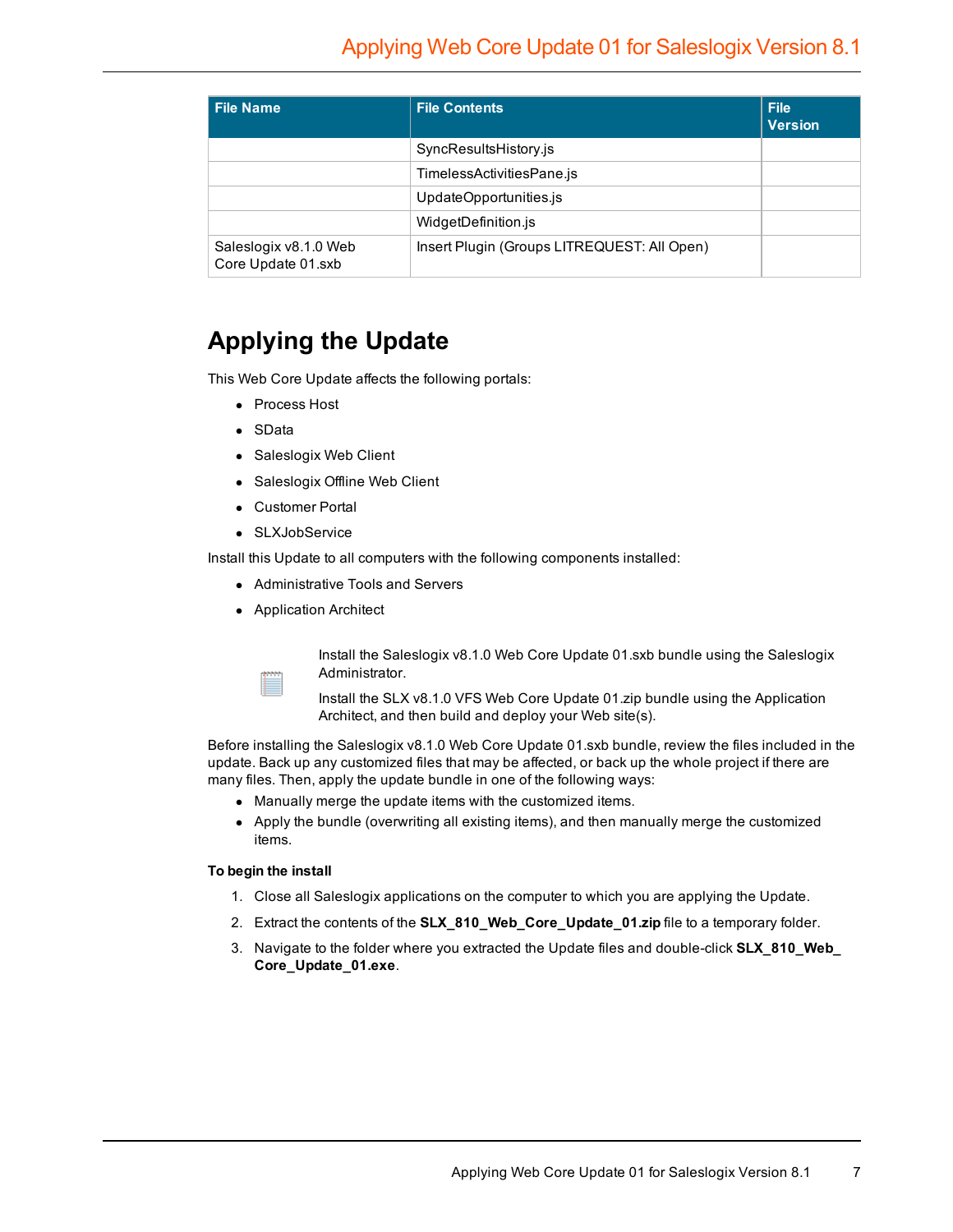- 4. On the **Saleslogix v8.1.0 Web Core Update 01** screen do the following:
	- a. Select the **Extract and Install the Saleslogix Update** option. The Update files, including the VFS bundle, are extracted to the location you specify. The files are not removed once the installation is complete. Selecting the other option prevents the VFS bundle from being available after the patch is installed, because the files are then deleted.
	- b. Click **Change** to select the location where you want to store the update files.



There is a folder path character limitation that requires the path where you save or copy bundles that are created in the Application Architect to be 57 characters or less (including the drive name).

- 5. Click **Next**.
- 6. On the **Welcome** screen, click **Install** to install the patch.
- 7. On the **Completed** screen, click **Finish**.

#### **Installing the Bundle Using the Saleslogix Administrator**

Use the Saleslogix Administrator to install the Saleslogix v8.1.0 Web Core Update 01 bundle.



Before installing the update bundle, create a bundle of all customized plugins in your database. Saleslogix does not overwrite your customized plugins. However, this bundle can be used as a backup of your customizations.

#### **To install the bundle**

- 1. Open the **Administrator**.
- 2. On the **Navigation Bar**, click **Bundles**.
- 3. Click **Install**.
- 4. Navigate to the folder where you extracted the Update files and double-click the bundle named **Saleslogix v8.1.0 Web Core Update 01**.
- 5. After the bundle is loaded, the **Choose Actions to Install** dialog box appears. View the plugins to be installed with this release, and then click **OK**.
- 6. During installation, click **Yes** or **Yes to All** on any confirmation message boxes for overwriting system plugins.
- 7. In the **Choose Teams** dialog box, select the teams to which you want to release plugins, and then click **OK**.

#### **Installing the VFS Bundle**

Install the SLX v8.1.0 VFS Web Core Update 01.zip bundle using the Saleslogix Application Architect.

#### **To install the bundle**

- 1. Ensure you have **Write** permissions to the bundle installation folder. Check permissions on the Security tab on the folder properties.
- 2. Open the **Application Architect**.
- 3. In the **Project Explorer**, right-click the project, and then click **Install Bundle**.
- 4. Navigate to the folder where you extracted the Update files, click **SLX v8.1.0 VFS Web Core Update 01.zip**, and then click **Open**.
- 5. On the **Select Bundle** screen, click **Next**.
- 6. On the **Select Items** screen, ensure the **Portals** option is selected.
- 7. Click **Next**, and then click **Finish**.